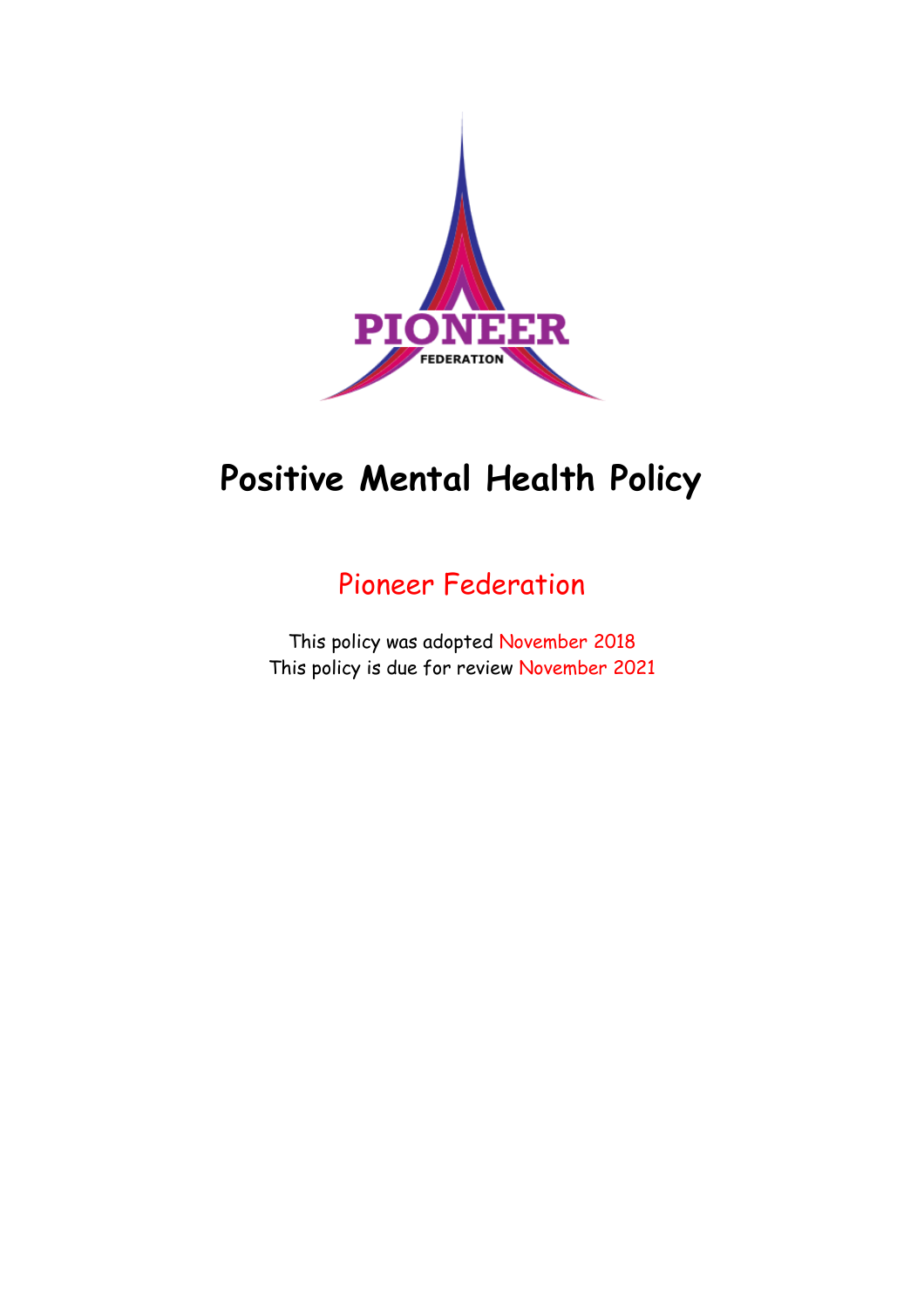## **Policy Statement**

*Mental health is a state of well-being in which every individual realises his or her own potential, can cope with the normal stresses of life, can work productively and fruitfully, and is able to make a contribution to her or his community. (World Health Organization)*

At our school, we aim to promote positive mental health for every member of our staff and student body. We pursue this aim using both universal, whole school approaches and specialised, targeted approaches aimed at vulnerable students.

In addition to promoting positive mental health, we aim to recognise and respond to mental ill health. In an average classroom, three children will be suffering from a diagnosable mental health issue. By developing and implementing practical, relevant and effective mental health policies and procedures we can promote a safe and stable environment for students affected both directly, and indirectly by mental ill health.

## **Scope**

This document describes the school's approach to promoting positive mental health and wellbeing. This policy is intended as guidance for all staff including non-teaching staff and governors.

This policy should be read in conjunction with our medical policy in cases where a student's mental health overlaps with or is linked to a medical issue and the SEND policy where a student has an identified special educational need.

## **The Policy Aims to:**

- Promote positive mental health in all staff and students
- Increase understanding and awareness of common mental health issues
- Alert staff to early warning signs of mental ill health
- Provide support to staff working with young people with mental health issues
- Provide support to students suffering mental ill health and their peers and parents/carers

## **Lead Members of Staff**

Whilst all staff have a responsibility to promote the mental health of students. Staff with a specific, relevant remit include:

- Vicky Lewis Designated Safeguarding Lead
- SENCOs mental health lead
- Sheridan Denney (EH), Maxime Dudeney (CP) lead first aider
- James Procter CPD lead
- Vicky Lewis and Sheridan Denney Head of PSHE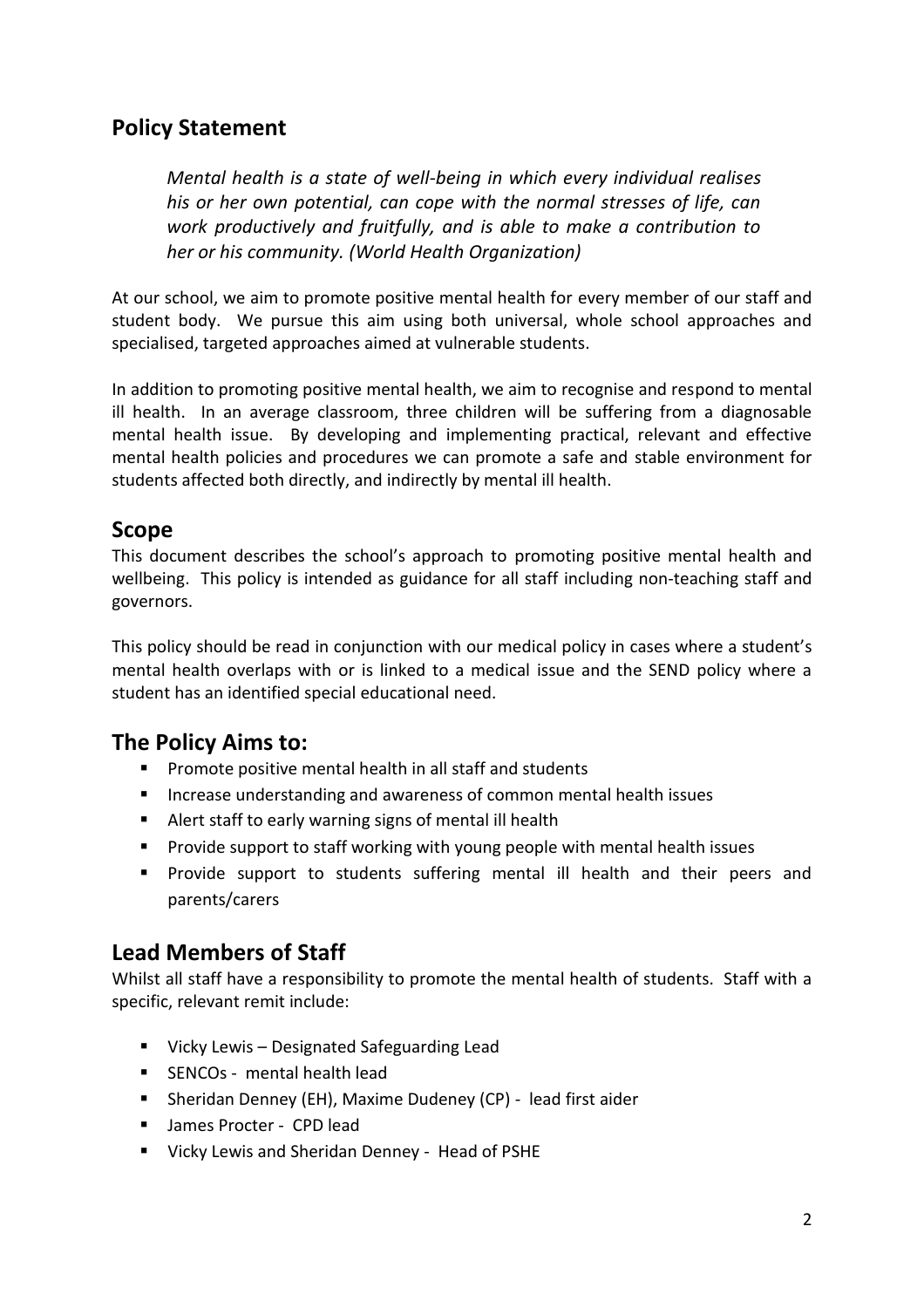Any member of staff who is concerned about the mental health or wellbeing of a student should speak to the DSL in the first instance. If there is a fear that the student is in danger of immediate harm then the normal child protection procedures should be followed with an immediate referral to the DSL or the head teacher. If the student presents a medical emergency then the normal procedures for medical emergencies should be followed, including alerting the first aid staff and contacting the emergency services if necessary.

Where a referral to CAMHS is appropriate, this will be led and managed by the school's SENCO. Guidance about referring to CAMHS is provided in Appendix F.

## **Individual Care Plans**

It is helpful to draw up an individual care plan for pupils causing concern or who receive a diagnosis pertaining to their mental health. This should be drawn up involving the pupil, the parents and relevant health professionals. This can include:

- Details of a pupil's condition
- Special requirements and precautions
- Medication and any side effects
- What to do, and who to contact in an emergency
- The role the school can play

## **Teaching about Mental Health**

The skills, knowledge and understanding needed by our students to keep themselves and others physically and mentally healthy and safe are included as part of our developmental PSHE curriculum.

The specific content of lessons will be determined by the specific needs of the cohort we're teaching but there will always be an emphasis on enabling students to develop the skills, knowledge, understanding, language and confidence to seek help, as needed, for themselves or others.

We will follow the [PSHE Association Guidance](http://www.inourhands.com/wp-content/uploads/2015/03/Preparing-to-teach-about-mental-health-and-emotional-wellbeing-PSHE-Association-March-2015-FINAL.pdf)<sup>1</sup> to ensure that we teach mental health and emotional wellbeing issues in a safe and sensitive manner which helps rather than harms.

## **Signposting**

 $\overline{a}$ 

We will ensure that staff, students and parents are aware of sources of support within school and in the local community. What support is available within our school and local community, who it is aimed at and how to access it is outlined in Appendix D.

We will display relevant sources of support in communal areas such as corridors and toilets and will regularly highlight sources of support to students within relevant parts of the

<sup>1</sup> [Teacher Guidance: Preparing to teach about mental health and emotional wellbeing](http://www.inourhands.com/wp-content/uploads/2015/03/Preparing-to-teach-about-mental-health-and-emotional-wellbeing-PSHE-Association-March-2015-FINAL.pdf)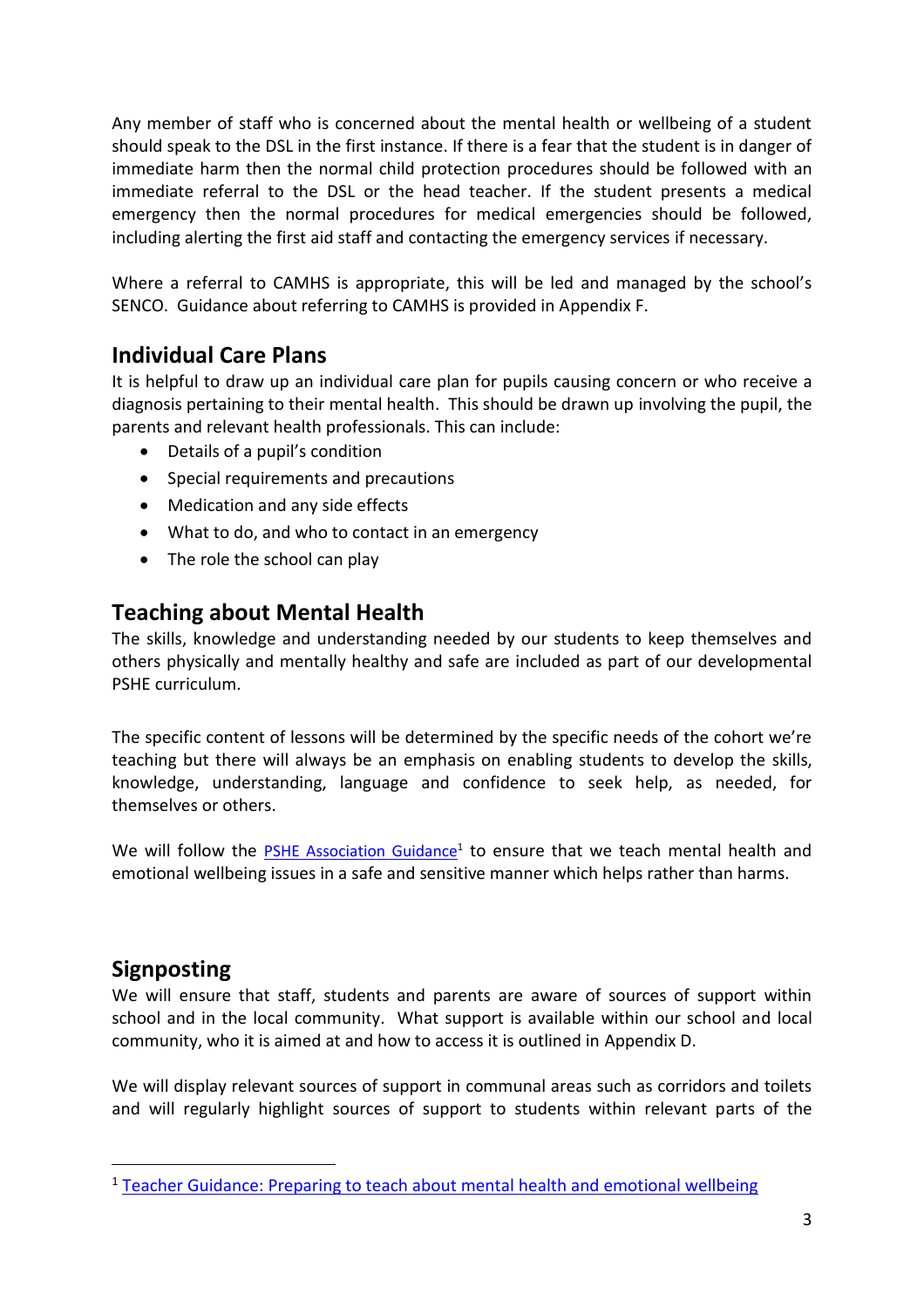curriculum. Whenever we highlight sources of support, we will increase the chance of student help-seeking by ensuring students understand:

- What help is available
- Who it is aimed at
- How to access it
- Why to access it
- What is likely to happen next

### **Warning Signs**

School staff may become aware of warning signs which indicate a student is experiencing mental health or emotional wellbeing issues. These warning signs should **always** be taken seriously and staff observing any of these warning signs should communicate their concerns with the school SENCO and DSL.

Possible warning signs include:

- Physical signs of harm that are repeated or appear non-accidental
- Changes in eating / sleeping habits
- Increased isolation from friends or family, becoming socially withdrawn
- Changes in activity and mood
- Lowering of academic achievement
- Talking or joking about self-harm or suicide
- Abusing drugs or alcohol
- Expressing feelings of failure, uselessness or loss of hope
- Changes in clothing e.g. long sleeves in warm weather
- Secretive behaviour
- Skipping PE or getting changed secretively
- Lateness to or absence from school
- Repeated physical pain or nausea with no evident cause
- An increase in lateness or absenteeism

#### **Managing disclosures**

A student may choose to disclose concerns about themselves or a friend to any member of staff so all staff need to know how to respond appropriately to a disclosure.

If a student chooses to disclose concerns about their own mental health or that of a friend to a member of staff, the member of staff's response should always be calm, supportive and non-judgemental.

Staff should listen, rather than advise and our first thoughts should be of the student's emotional and physical safety rather than of exploring 'Why?' For more information about how to handle mental health disclosures sensitively see appendix E.

All disclosures should be recorded in writing and held on the student's confidential file. This written record should include: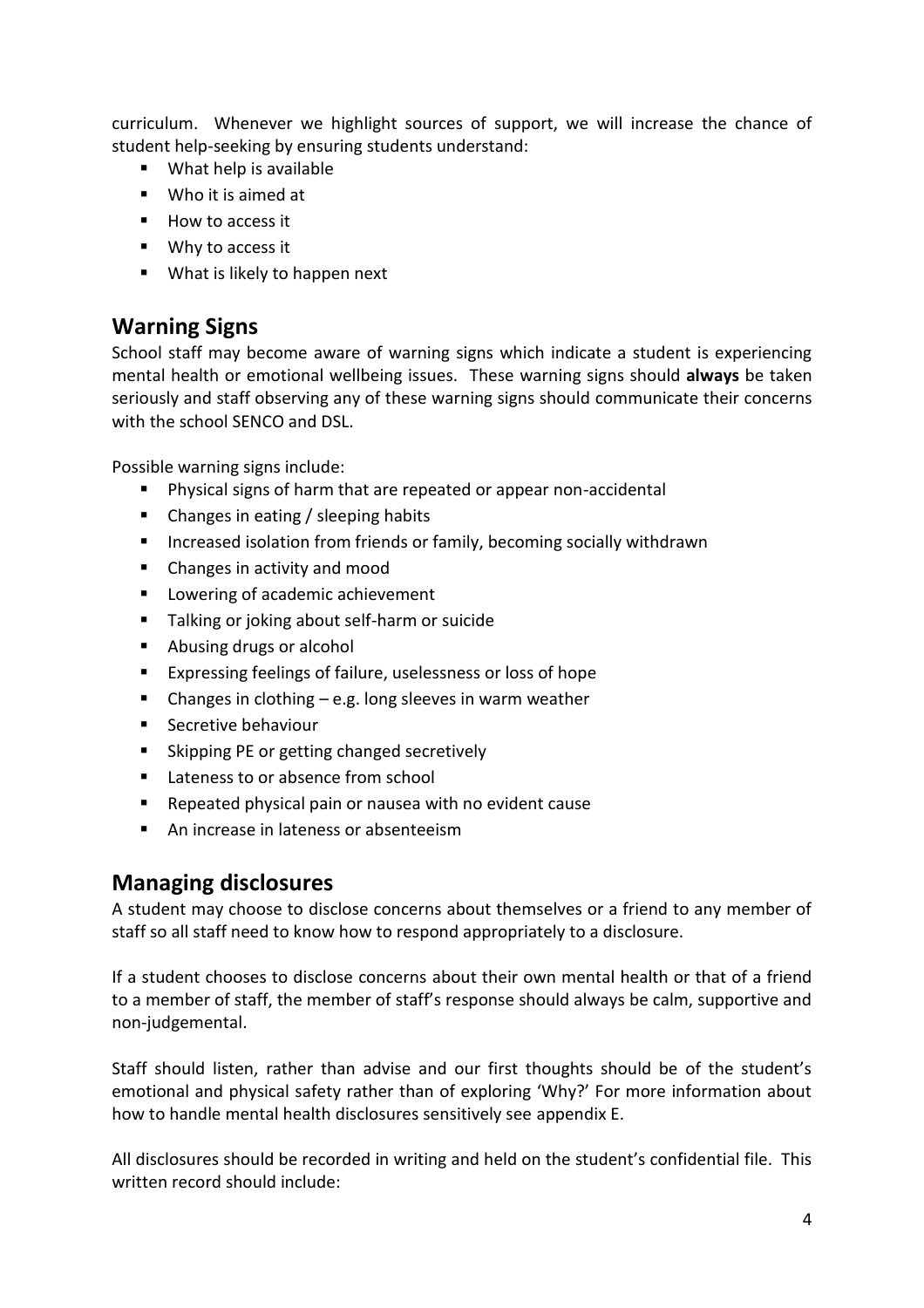- Date
- The name of the member of staff to whom the disclosure was made
- Main points from the conversation
- Agreed next steps

This information should be shared with the school's SENCO and DSL who will store the record appropriately and offer support and advice about next steps. See appendix F for guidance about making a referral to CAMHS.

## **Confidentiality**

We should be honest with regards to the issue of confidentiality. If it is necessary for us to pass our concerns about a student on then we should discuss with the student:

- Who we are going to talk to
- What we are going to tell them
- Why we need to tell them

Students will always be told that, should anything they say lead the adult to feel worried about them, then the adult will have to tell someone else to make sure help is sought.

It is always advisable to share disclosures with a colleague, usually the DSL. This helps to safeguard our own emotional wellbeing as we are no longer solely responsible for the student, it ensures continuity of care in our absence and it provides an extra source of ideas and support. We should explain this to the student and discuss with them who it would be most appropriate and helpful to share this information with.

Parents must always be informed if concerns are held and students may choose to tell their parents themselves. We should always give students the option of us informing parents for them or with them.

If a child gives us reason to believe that there may be underlying child protection issues, parents should not be informed, but the DSL must be informed immediately.

#### **Working with Parents**

Where it is deemed appropriate to inform parents, we need to be sensitive in our approach. Before disclosing to parents we should consider the following questions (on a case by case basis):

- Can the meeting happen face to face? This is preferable.
- Where should the meeting happen?
- Who should be present? Consider parents, the student, other members of staff.
- What are the aims of the meeting?

It can be shocking and upsetting for parents to learn of their child's issues and many may respond with anger, fear or upset during the first conversation. We should be accepting of this (within reason) and give the parent time to reflect.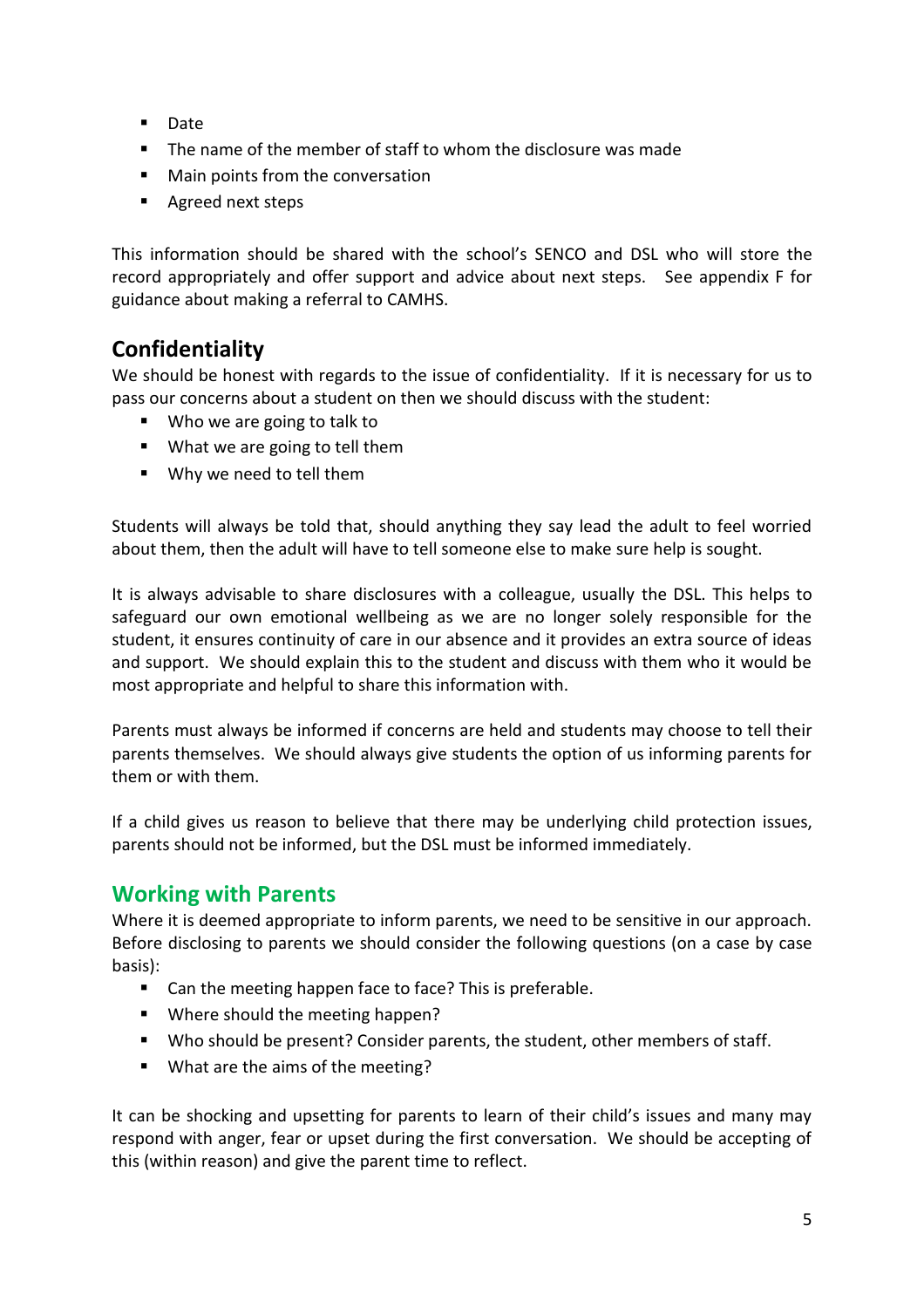We should always highlight further sources of information and give them leaflets to take away where possible as they will often find it hard to take much in whilst coming to terms with the news that you're sharing. Sharing sources of further support aimed specifically at parents can also be helpful too e.g. parent helplines and forums.

We should always provide clear means of contacting us with further questions and consider booking in a follow up meeting or phone call right away as parents often have many questions as they process the information. Finish each meeting with agreed next step and always keep a brief record of the meeting on the child's confidential record.

## **Working with All Parents**

Parents are often very welcoming of support and information from the school about supporting their children's emotional and mental health. In order to support parents we will:

- Highlight sources of information and support about common mental health issues on our school website
- Ensure that all parents are aware of who to talk to, and how to get about this, if they have concerns about their own child or a friend of their child
- Make our mental health policy easily accessible to parents
- Share ideas about how parents can support positive mental health in their children through our regular information evenings
- Keep parents informed about the mental health topics their children are learning about in PSHE and share ideas for extending and exploring this learning at home

## **Supporting Peers**

When a student is suffering from mental health issues, it can be a difficult time for their friends. Friends often want to support but do not know how. In the case of self-harm or eating disorders, it is possible that friends may learn unhealthy coping mechanisms from each other. In order to keep peers safe, we will consider on a case by case basis which friends may need additional support. Support will be provided either in one to one or group settings and will be guided by conversations by the student who is suffering and their parents with whom we will discuss:

- What it is helpful for friends to know and what they should not be told
- How friends can best support
- Things friends should avoid doing / saying which may inadvertently cause upset
- Warning signs that their friend help (e.g. signs of relapse)

Additionally, we will want to highlight with peers:

- Where and how to access support for themselves
- Safe sources of further information about their friend's condition
- Healthy ways of coping with the difficult emotions they may be feeling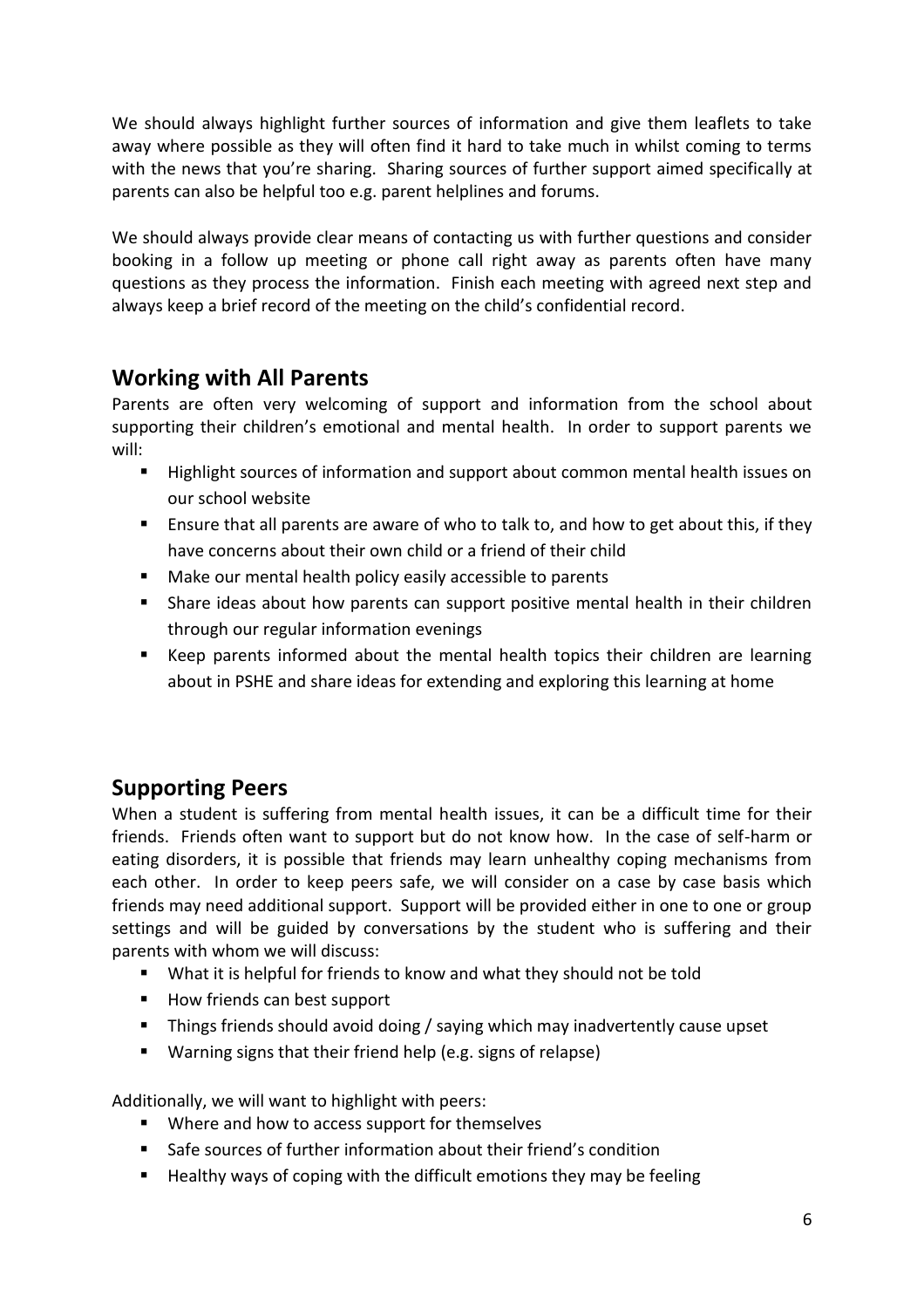## **Training**

As a minimum, all staff will receive regular training about recognising and responding to mental health issues as part of their regular child protection training in order to enable them to keep students safe.

Training opportunities for staff who require more in depth knowledge will be considered as part of our performance management process and additional CPD will be supported throughout the year where it becomes appropriate due developing situations with one or more students.

Suggestions for individual, group or whole school CPD should be discussed James Procter or Vicky Lewis who can also highlight sources of relevant training and support for individuals as needed.

## **Policy Review**

This policy will be reviewed every 3 years as a minimum.

Additionally, this policy will be reviewed and updated as appropriate on an ad hoc basis.

This policy will always be immediately updated to reflect personnel changes.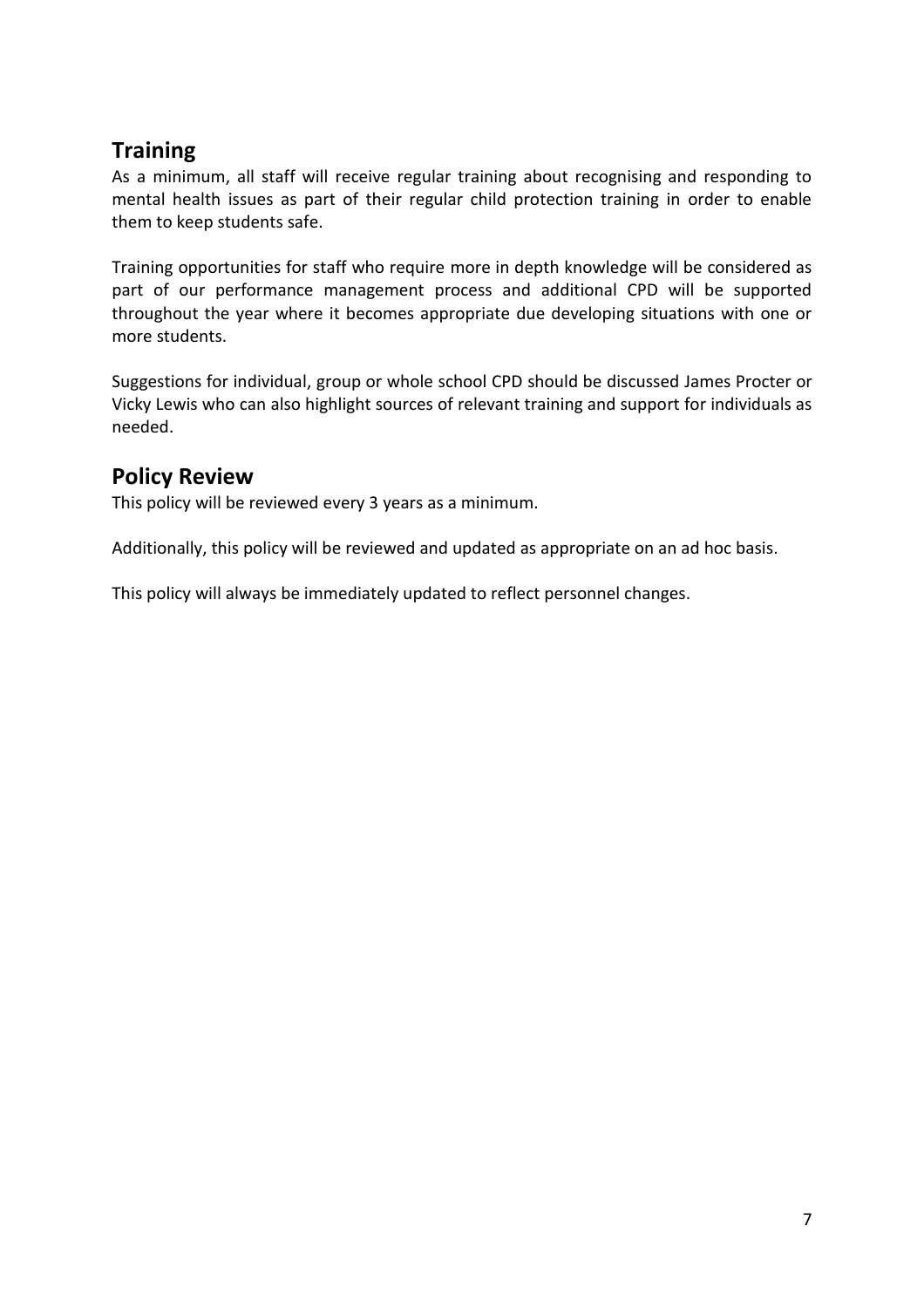## **Appendix A: Further information and sources of support about common mental health issues**

## **Prevalence of Mental Health and Emotional Wellbeing Issues**<sup>2</sup>

- 1 in 10 children and young people aged 5 16 suffer from a diagnosable mental health disorder - that is around three children in every class.
- Between 1 in every 12 and 1 in 15 children and young people deliberately self-harm.
- There has been a big increase in the number of young people being admitted to hospital because of self harm. Over the last ten years this figure has increased by 68%.
- More than half of all adults with mental health problems were diagnosed in childhood. Less than half were treated appropriately at the time.
- Nearly 80,000 children and young people suffer from severe depression.
- The number of young people aged 15-16 with depression nearly doubled between the 1980s and the 2000s.
- Over 8,000 children aged under 10 years old suffer from severe depression.
- 3.3% or about 290,000 children and young people have an anxiety disorder.
- 72% of children in care have behavioural or emotional problems these are some of the most vulnerable people in our society.

Below, we have sign-posted information and guidance about the issues most commonly seen in school-aged children. The links will take you through to the most relevant page of the listed website. Some pages are aimed primarily at parents but they are listed here because we think they are useful for school staff too.

Support on all of these issues can be accessed via [Young Minds](http://www.youngminds.org.uk/for_parents/whats_worrying_you_about_your_child/self-harm) (www.youngminds.org.uk), [Mind](http://www.mind.org.uk/information-support/types-of-mental-health-problems/self-harm/#.VMxpXsbA67s) (www.mind.org.uk) and (for e-learning opportunities) [Minded](https://www.minded.org.uk/course/view.php?id=89) [\(www.minded.org.uk\)](http://www.minded.org.uk/).

## **Self-harm**

Self-harm describes any behaviour where a young person causes harm to themselves in order to cope with thoughts, feelings or experiences they are not able to manage in any other way. It most frequently takes the form of cutting, burning or non-lethal overdoses in adolescents, while younger children and young people with special needs are more likely to pick or scratch at wounds, pull out their hair or bang or bruise themselves.

#### **Online support**

[SelfHarm.co.uk:](https://www.selfharm.co.uk/) www.selfharm.co.uk [National Self-Harm Network:](http://www.nshn.co.uk/) www.nshn.co.uk

 $\overline{a}$ 

<sup>2</sup> Source: [Young Minds](http://www.youngminds.org.uk/training_services/policy/mental_health_statistics)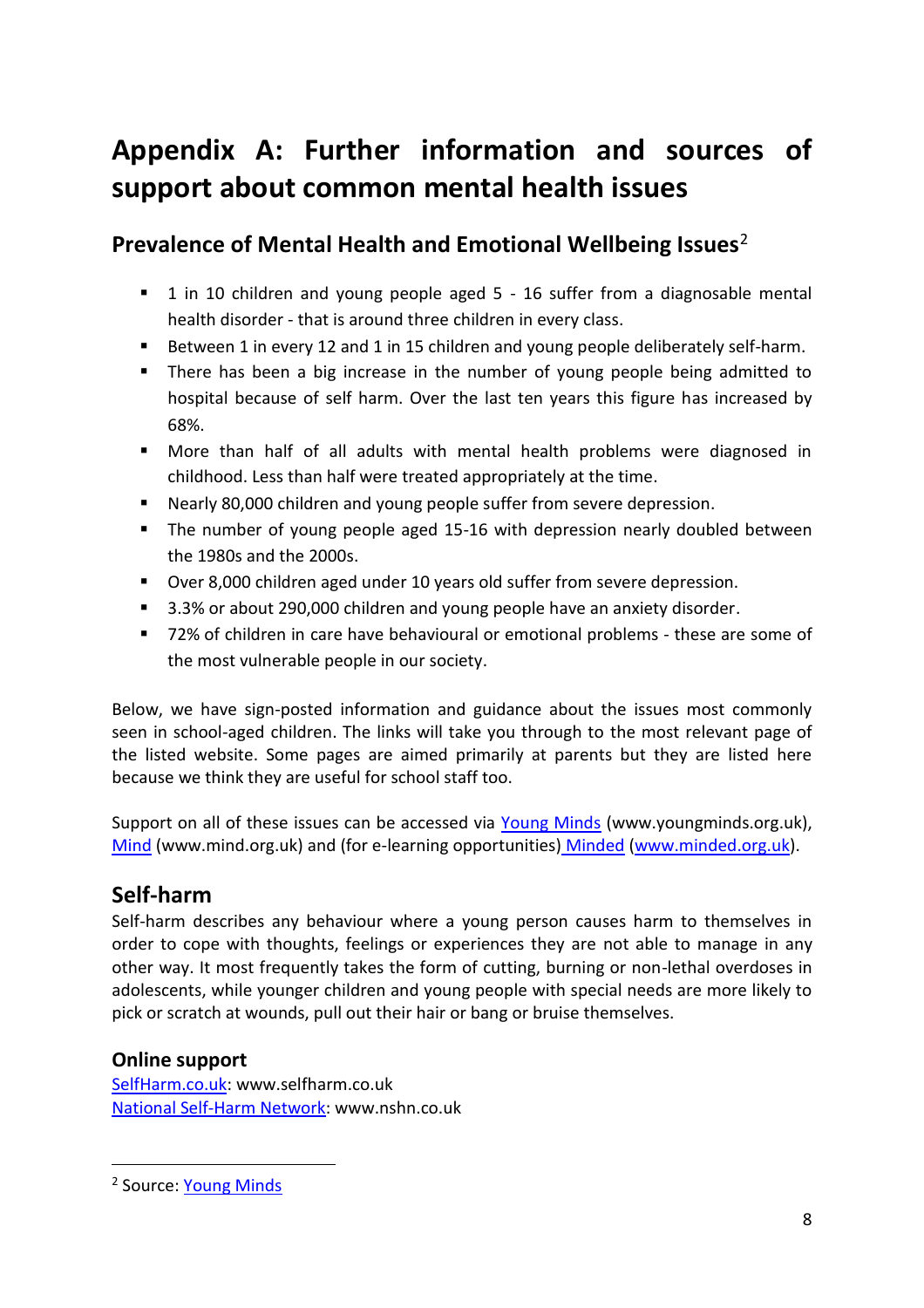#### **Books**

Pooky Knightsmith (2015) *Self-Harm and Eating Disorders in Schools: A Guide to Whole School Support and Practical Strategies*. London: Jessica Kingsley Publishers

Keith Hawton and Karen Rodham (2006) *By Their Own Young Hand: Deliberate Self-harm and Suicidal Ideas in Adolescents*. London: Jessica Kingsley Publishers

Carol Fitzpatrick (2012) *A Short Introduction to Understanding and Supporting Children and Young People Who Self-Harm*. London: Jessica Kingsley Publishers

### **Depression**

Ups and downs are a normal part of life for all of us, but for someone who is suffering from depression these ups and downs may be more extreme. Feelings of failure, hopelessness, numbness or sadness may invade their day-to-day life over an extended period of weeks or months, and have a significant impact on their behaviour and ability and motivation to engage in day-to-day activities.

#### **Online support**

[Depression Alliance: www.depressionalliance.org/information/what-depression](http://www.depressionalliance.org/information/what-depression)

#### **Books**

Christopher Dowrick and Susan Martin (2015) *Can I Tell you about Depression?: A guide for friends, family and professionals*. London: Jessica Kingsley Publishers

## **Anxiety, panic attacks and phobias**

Anxiety can take many forms in children and young people, and it is something that each of us experiences at low levels as part of normal life. When thoughts of anxiety, fear or panic are repeatedly present over several weeks or months and/or they are beginning to impact on a young person's ability to access or enjoy day-to-day life, intervention is needed.

#### **Online support**

[Anxiety UK:](https://www.anxietyuk.org.uk/) [www.anxietyuk.org.uk](http://www.anxietyuk.org.uk/)

#### **Books**

Lucy Willetts and Polly Waite (2014) *Can I Tell you about Anxiety?: A guide for friends, family and professionals*. London: Jessica Kingsley Publishers

Carol Fitzpatrick (2015) *A Short Introduction to Helping Young People Manage Anxiety*. London: Jessica Kingsley Publishers

#### **Obsessions and compulsions**

Obsessions describe intrusive thoughts or feelings that enter our minds which are disturbing or upsetting; compulsions are the behaviours we carry out in order to manage those thoughts or feelings. For example, a young person may be constantly worried that their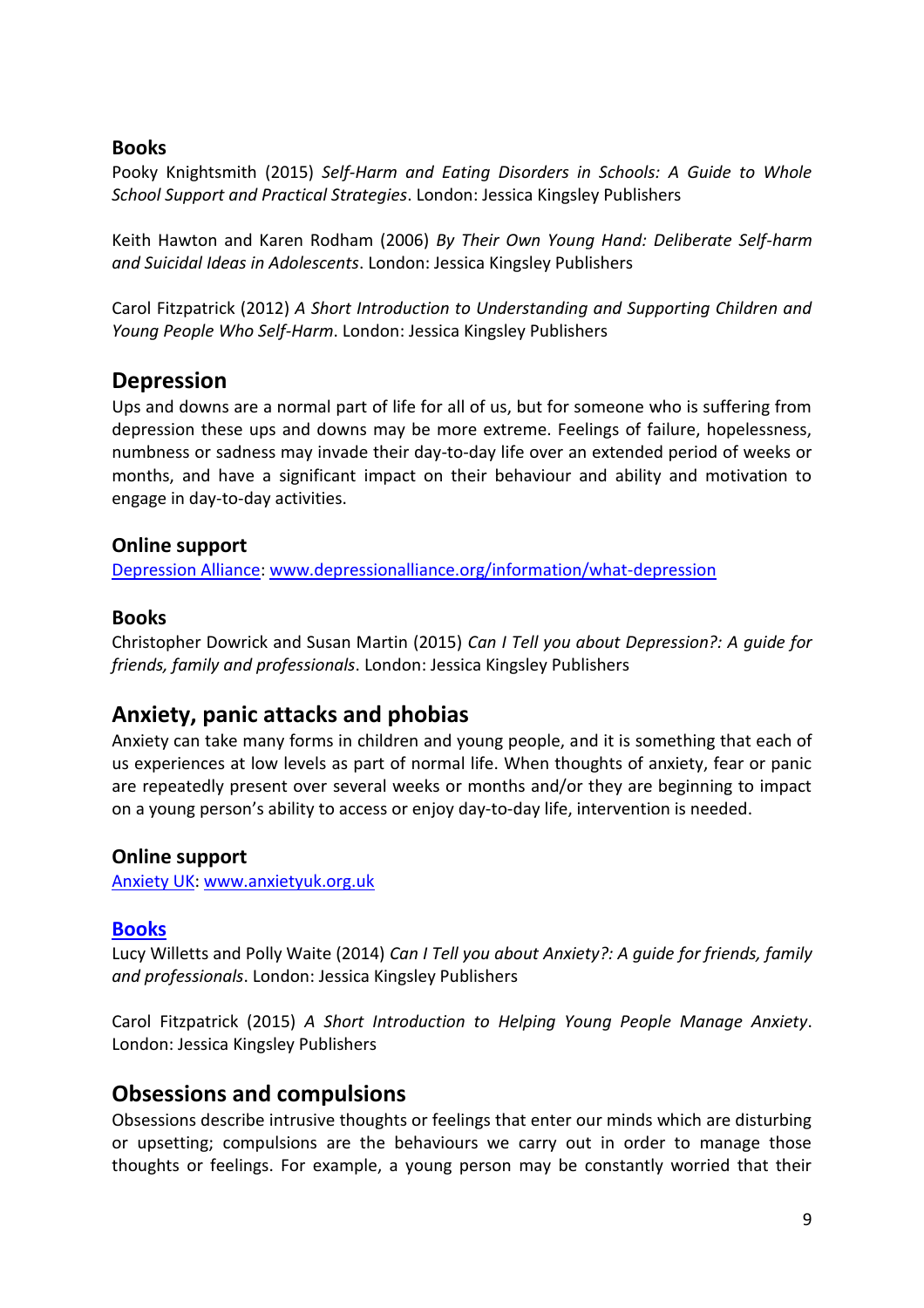house will burn down if they don't turn off all switches before leaving the house. They may respond to these thoughts by repeatedly checking switches, perhaps returning home several times to do so. Obsessive compulsive disorder (OCD) can take many forms – it is not just about cleaning and checking.

#### **Online support**

[OCD UK:](http://www.ocduk.org/ocd) [www.ocduk.org/ocd](http://www.ocduk.org/ocd)

#### **Books**

Amita Jassi and Sarah Hull (2013) *Can I Tell you about OCD?: A guide for friends, family and professionals*. London: Jessica Kingsley Publishers

Susan Conners (2011) *The Tourette Syndrome & OCD Checklist: A practical reference for parents and teachers*. San Francisco: Jossey-Bass

## **Suicidal feelings**

Young people may experience complicated thoughts and feelings about wanting to end their own lives. Some young people never act on these feelings though they may openly discuss and explore them, while other young people die suddenly from suicide apparently out of the blue.

#### **Online support**

[Prevention of young suicide UK](https://www.papyrus-uk.org/) – PAPYRUS: [www.papyrus-uk.org](http://www.papyrus-uk.org/)

[On the edge: ChildLine spotlight report on suicide:](http://www.nspcc.org.uk/preventing-abuse/research-and-resources/on-the-edge-childline-spotlight/) www.nspcc.org.uk/preventingabuse/research-and-resources/on-the-edge-childline-spotlight/

#### **Books**

Keith Hawton and Karen Rodham (2006) *By Their Own Young Hand: Deliberate Self-harm and Suicidal Ideas in Adolescents*. London: Jessica Kingsley Publishers

Terri A.Erbacher, Jonathan B. Singer and Scott Poland (2015) *Suicide in Schools: A Practitioner's Guide to Multi-level Prevention, Assessment, Intervention, and Postvention*. New York: Routledge

#### **Eating problems**

Food, weight and shape may be used as a way of coping with, or communicating about, difficult thoughts, feelings and behaviours that a young person experiences day to day. Some young people develop eating disorders such as anorexia (where food intake is restricted), binge eating disorder and bulimia nervosa (a cycle of bingeing and purging). Other young people, particularly those of primary or preschool age, may develop problematic behaviours around food including refusing to eat in certain situations or with certain people. This can be a way of communicating messages the child does not have the words to convey.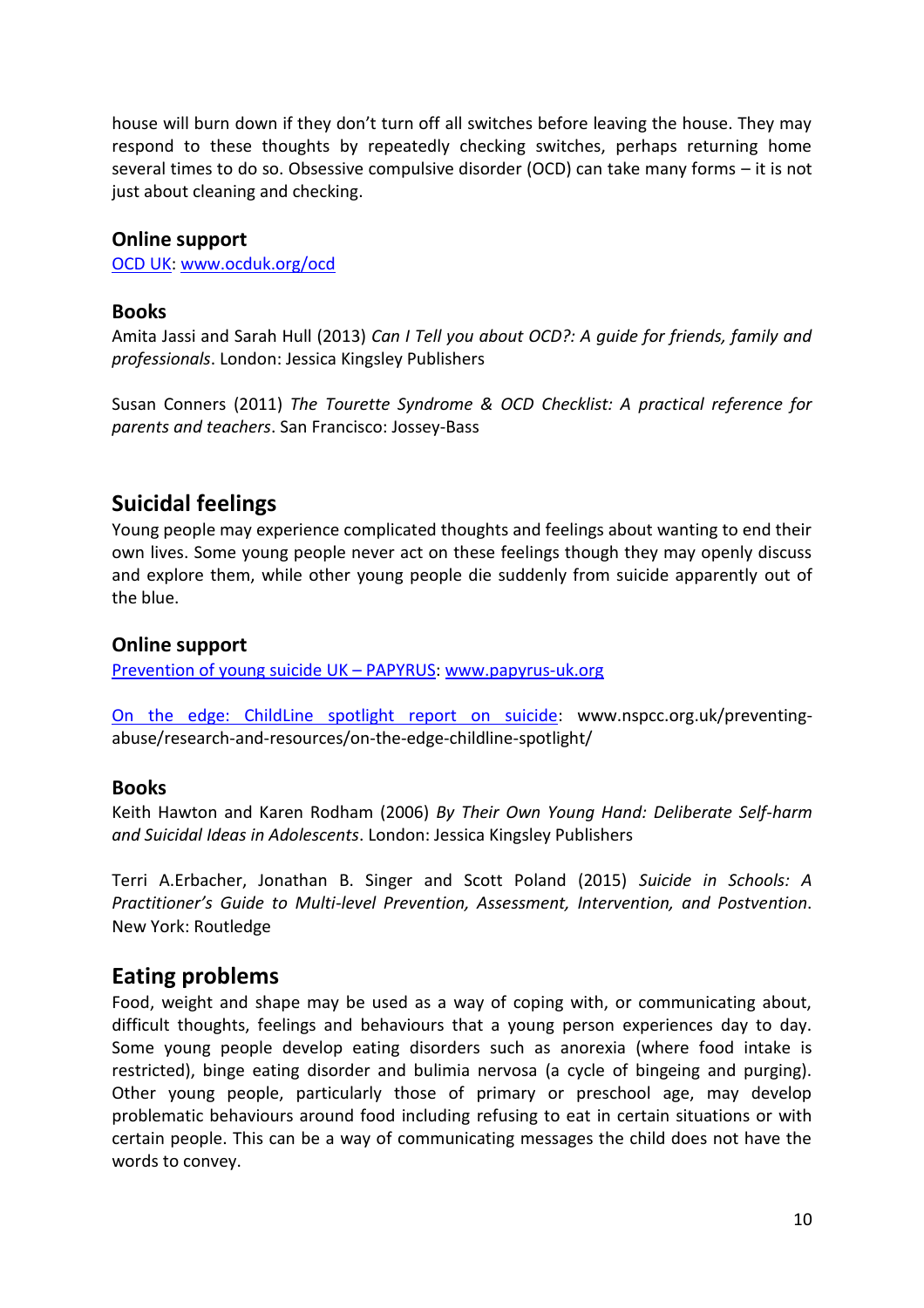#### **Online support**

Beat – [the eating disorders charity:](http://www.b-eat.co.uk/get-help/about-eating-disorders/) [www.b-eat.co.uk/about-eating-disorders](http://www.b-eat.co.uk/about-eating-disorders)

[Eating Difficulties in Younger Children and when to worry:](http://www.inourhands.com/eating-difficulties-in-younger-children/) [www.inourhands.com/eating](http://www.inourhands.com/eating-difficulties-in-younger-children)[difficulties-in-younger-children](http://www.inourhands.com/eating-difficulties-in-younger-children)

#### **Books**

Bryan Lask and Lucy Watson (2014) *Can I tell you about Eating Disorders?: A Guide for Friends, Family and Professionals*. London: Jessica Kingsley Publishers

Pooky Knightsmith (2015) *Self-Harm and Eating Disorders in Schools: A Guide to Whole School Support and Practical Strategies*. London: Jessica Kingsley Publishers

Pooky Knightsmith (2012) *Eating Disorders Pocketbook*. Teachers' Pocketbooks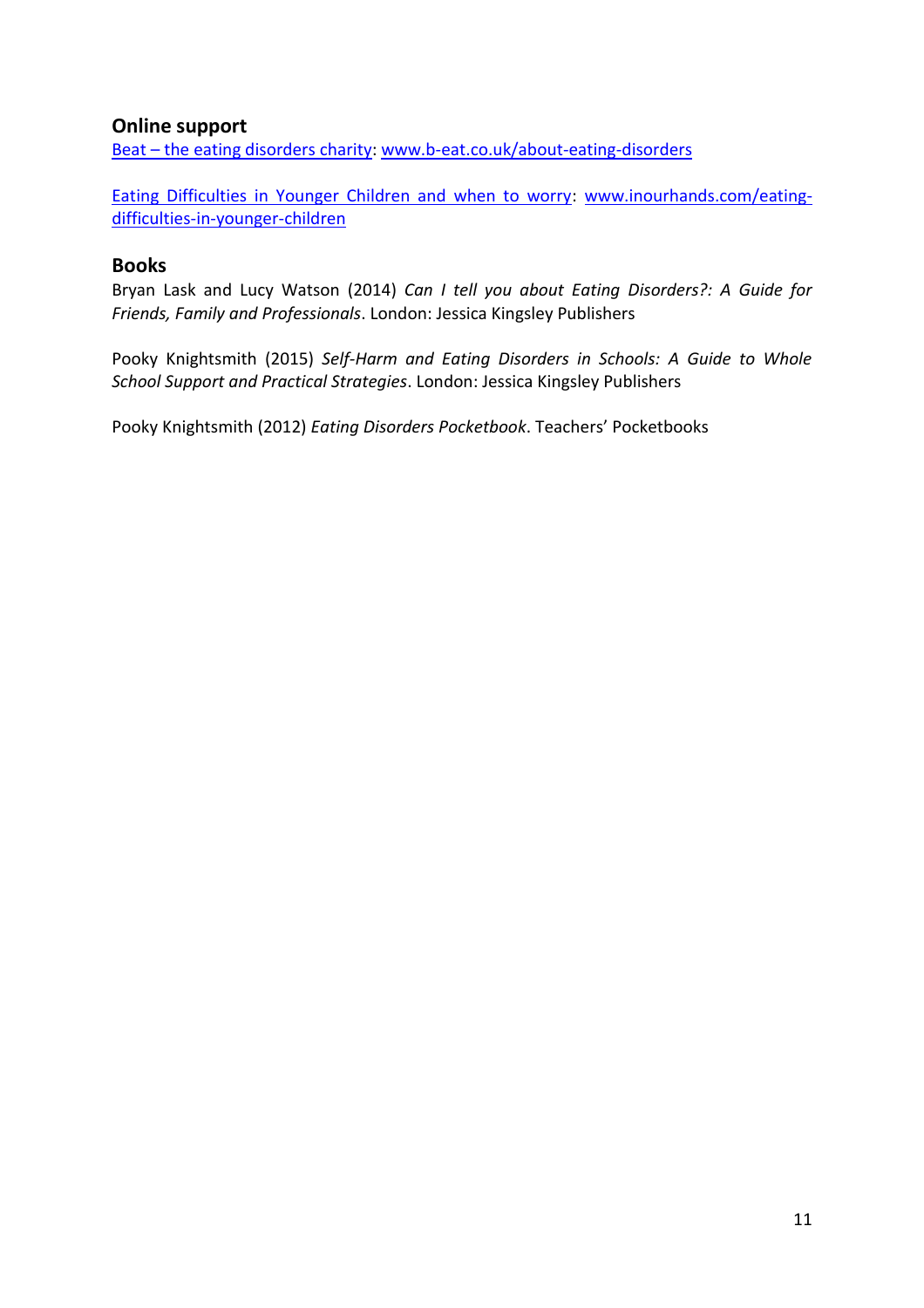## **Appendix B: Guidance and advice documents**

[Mental health and behaviour in schools](http://www.gov.uk/government/publications/mental-health-and-behaviour-in-schools--2) - departmental advice for school staff. Department for Education (2014)

[Counselling in schools: a blueprint for the future](https://www.gov.uk/government/uploads/system/uploads/attachment_data/file/416326/Counselling_in_schools_-240315.pdf) - departmental advice for school staff and counsellors. Department for Education (2015)

[Teacher Guidance: Preparing to teach about mental health and emotional wellbeing](http://www.inourhands.com/wp-content/uploads/2015/03/Preparing-to-teach-about-mental-health-and-emotional-wellbeing-PSHE-Association-March-2015-FINAL.pdf) (2015). PSHE Association. Funded by the Department for Education (2015)

[Keeping children safe in education](http://www.gov.uk/government/uploads/system/uploads/attachment_data/file/372753/Keeping%20_children_safe_in_education.pdf) - statutory guidance for schools and colleges. Department for Education (2014)

[Supporting pupils at school with medical conditions](http://www.gov.uk/government/uploads/system/uploads/attachment_data/file/349435/Statutor%20y_guidance_on_supporting_pupils_at_school_with_medical_conditions.pdf) - statutory guidance for governing bodies of maintained schools and proprietors of academies in England. Department for Education (2014)

[Healthy child programme from 5 to 19 years old](file:///C:/Users/User/Downloads/webarchive.nationalarchives.gov.uk/20130107105354/http:/www.dh.gov.uk/prod_consu%20m_dh/groups/dh_digitalassets/documents/digitalasset/dh_108866.pdf) is a recommended framework of universal and progressive services for children and young people to promote optimal health and wellbeing. Department of Health (2009)

Future in mind – [promoting, protecting and improving our children and youn](https://www.gov.uk/government/uploads/system/uploads/attachment_data/file/414024/Childrens_Mental_Health.pdf)g people's [mental health and wellbeing](https://www.gov.uk/government/uploads/system/uploads/attachment_data/file/414024/Childrens_Mental_Health.pdf) - a report produced by the Children and Young People's Mental Health and Wellbeing Taskforce to examine how to improve mental health services for children and young people. Department of Health (2015)

[NICE guidance on social and emotional wellbeing in primary education](file:///C:/Users/User/Downloads/publications.nice.org.uk/social-and-emotional-wellbeing-in-primary-education-ph12)

[NICE guidance on social and emotional wellbeing in secondary education](http://www.nice.org.uk/guidance/ph20) 

[What works in promoting social and emotional wellbeing and responding to](http://www.ncb.org.uk/areas-of-activity/education-and-learning/partnership-for-well-being-and-mental-health-in-schools/what-works-guidance-for-schools)  [mental health problems in schools?](http://www.ncb.org.uk/areas-of-activity/education-and-learning/partnership-for-well-being-and-mental-health-in-schools/what-works-guidance-for-schools) Advice for schools and framework document written by Professor Katherine Weare. National Children's Bureau (2015)

## **Appendix C: Data Sources**

[Children and young people's mental health and wellbeing profiling tool](file:///C:/Users/User/Downloads/fingertips.phe.org.uk/profile-group/mental-health/profile/cypmh) collates and analyses a wide range of publically available data on risk, prevalence and detail (including cost data) on those services that support children with, or vulnerable to, mental illness. It enables benchmarking of data between areas

[ChiMat school health hub](http://www.chimat.org.uk/schoolhealth) provides access to resources relating to the commissioning and delivery of health services for school children and young people and its associated good practice, including the new service offer for school nursing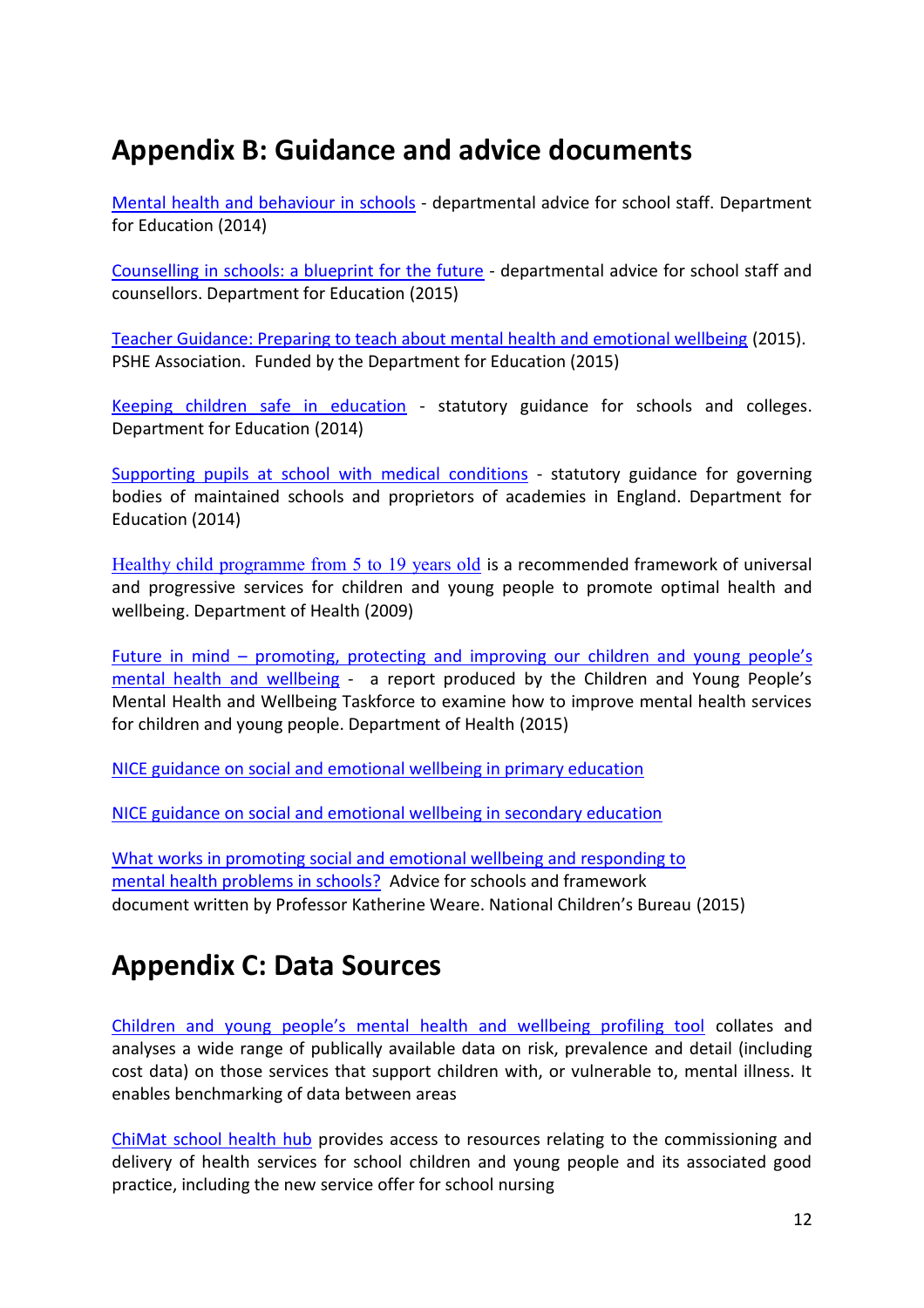[Health behaviour of school age children](http://www.hbsc.org/) is an international cross-sectional study that takes place in 43 countries and is concerned with the determinants of young people's health and wellbeing.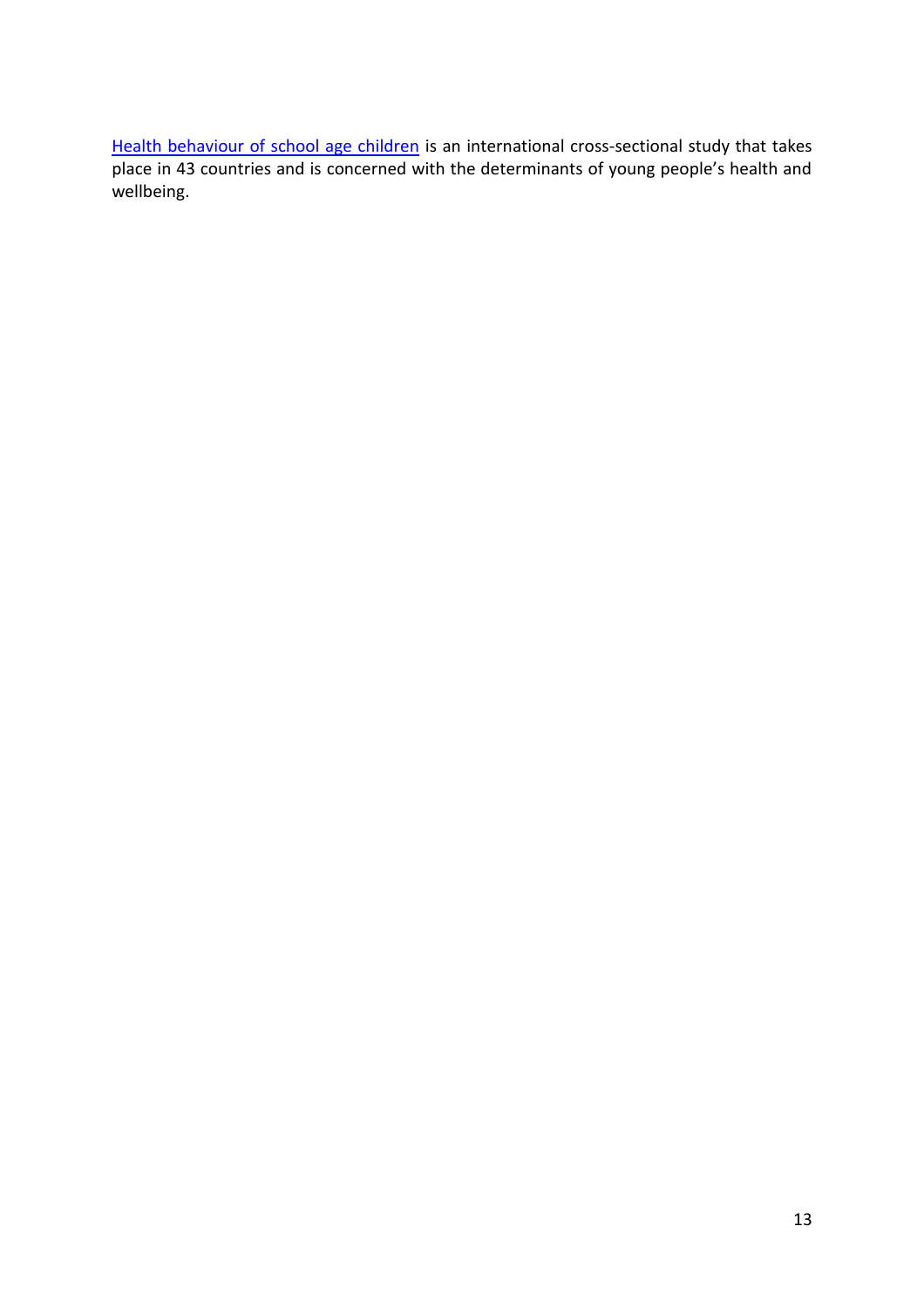## **Appendix D: Sources or support at school and in the local community**

## **School Based Support**

#### **Thrive:**

Across the Pioneer Federation we use The Thrive Approach to support children with gaps in their early development.

Class teachers use the Thrive online profiling twice a year which allows us to identify individuals and groups that will benefit from Thrive support.

The Thrive Approach acknowledges that there are different stages of development that come on line at different times building the foundations for future learning. Those children with gaps in the very early stages (BEING, DOING and THINKING) often find it challenging to access learning.

The online profiling system allows children to be identified with gaps at BEING, DOING and THINKING. Within the Pioneer federation we prioritise individual support for those children who have gaps at the earliest level – BEING. When time is limited and controls the numbers of children who can receive support, this is how we will allocate our places.

Other children (often in small groups) within a class may be identified and an action plan can be generated for the class teacher to use in class. This may be for small group work or strategies to use for the whole class but with special benefits to the identified small group.

#### **Counselling:**

Pioneer Federation have access to counsellors who come into school to work with children. These referrals are completed by class teachers in liaison with the parents, SENCO and SLT.

## **Local Support**

List any local support services or charities that might be accessed by students or their families.

- Fegans Counselling[: https://www.fegans.org.uk/](https://www.fegans.org.uk/) tel: [01892538288](tel:01892538288)
- The [Sussex Mental Health Line](https://www.sussexpartnership.nhs.uk/sussex-mental-healthline) is there to offer support and point you in the right direction about where to get help should you need it. Phone 0300 5000 101 (limited service available).
- CAMHS<https://www.sussexpartnership.nhs.uk/Sussex-CAMHS>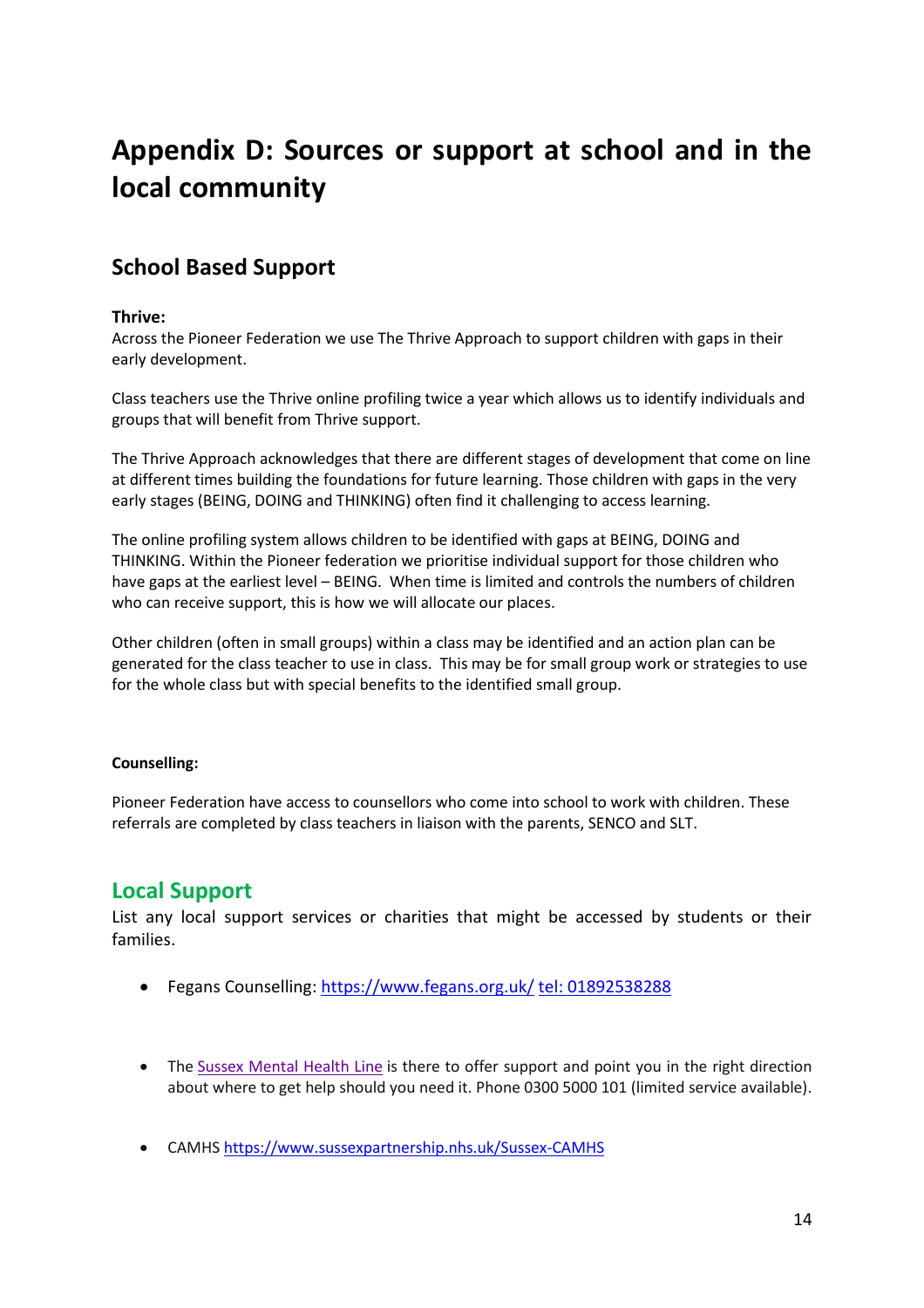## **Appendix E: Talking to students when they make mental health disclosures**

The advice below is from students themselves, in their own words, together with some additional ideas to help you in initial conversations with students when they disclose mental health concerns. This advice should be considered alongside relevant school policies on pastoral care and child protection and discussed with relevant colleagues as appropriate.

#### **Focus on listening**

*"She listened, and I mean REALLY listened. She didn't interrupt me or ask me to explain myself or anything, she just let me talk and talk and talk. I had been unsure about talking to anyone but I knew quite quickly that I'd chosen the right person to talk to and that it would be a turning point."* 

If a student has come to you, it's because they trust you and feel a need to share their difficulties with someone. Let them talk. Ask occasional open questions if you need to in order to encourage them to keep exploring their feelings and opening up to you. Just letting them pour out what they're thinking will make a huge difference and marks a huge first step in recovery. Up until now they may not have admitted even to themselves that there is a problem.

#### **Don't talk too much**

*"Sometimes it's hard to explain what's going on in my head – it doesn't make a lot of sense and I've kind of gotten used to keeping myself to myself. But just 'cos I'm struggling to find the right words doesn't mean you should help me. Just keep quiet, I'll get there in the end."* 

The student should be talking at least three quarters of the time. If that's not the case then you need to redress the balance. You are here to listen, not to talk. Sometimes the conversation may lapse into silence. Try not to give in to the urge to fill the gap, but rather wait until the student does so. This can often lead to them exploring their feelings more deeply. Of course, you should interject occasionally, perhaps with questions to the student to explore certain topics they've touched on more deeply, or to show that you understand and are supportive. Don't feel an urge to over-analyse the situation or try to offer answers. This all comes later. For now your role is simply one of supportive listener. So make sure you're listening!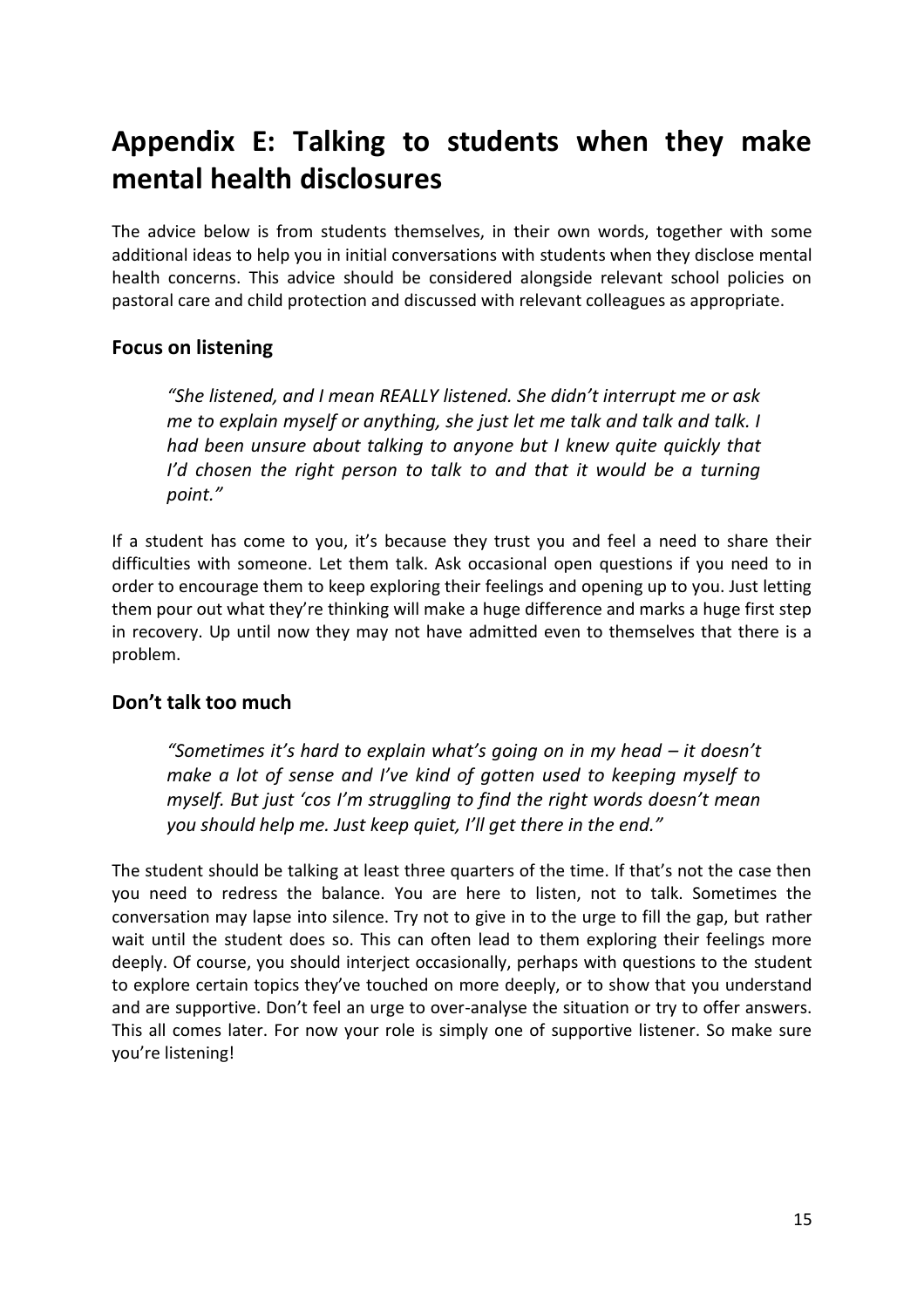#### **Don't pretend to understand**

*"I think that all teachers got taught on some course somewhere to say 'I understand how that must feel' the moment you open up. YOU DON'T – don't even pretend to, it's not helpful, it's insulting."* 

The concept of a mental health difficulty such as an eating disorder or obsessive compulsive disorder (OCD) can seem completely alien if you've never experienced these difficulties first hand. You may find yourself wondering why on earth someone would do these things to themselves, but don't explore those feelings with the sufferer. Instead listen hard to what they're saying and encourage them to talk and you'll slowly start to understand what steps they might be ready to take in order to start making some changes.

#### **Don't be afraid to make eye contact**

*"She was so disgusted by what I told her that she couldn't bear to look at me."* 

It's important to try to maintain a natural level of eye contact (even if you have to think very hard about doing so and it doesn't feel natural to you at all). If you make too much eye contact, the student may interpret this as you staring at them. They may think that you are horrified about what they are saying or think they are a 'freak'. On the other hand, if you don't make eye contact at all then a student may interpret this as you being disgusted by them – to the extent that you can't bring yourself to look at them. Making an effort to maintain natural eye contact will convey a very positive message to the student.

#### **Offer support**

*"I was worried how she'd react, but my Mum just listened then said 'How can I support you?' – no one had asked me that before and it made me realise that she cared. Between us we thought of some really practical things she could do to help me stop self-harming."* 

Never leave this kind of conversation without agreeing next steps. These will be informed by your conversations with appropriate colleagues and the schools' policies on such issues. Whatever happens, you should have some form of next steps to carry out after the conversation because this will help the student to realise that you're working with them to move things forward.

#### **Acknowledge how hard it is to discuss these issues**

*"Talking about my bingeing for the first time was the hardest thing I ever did. When I was done talking, my teacher looked me in the eye and*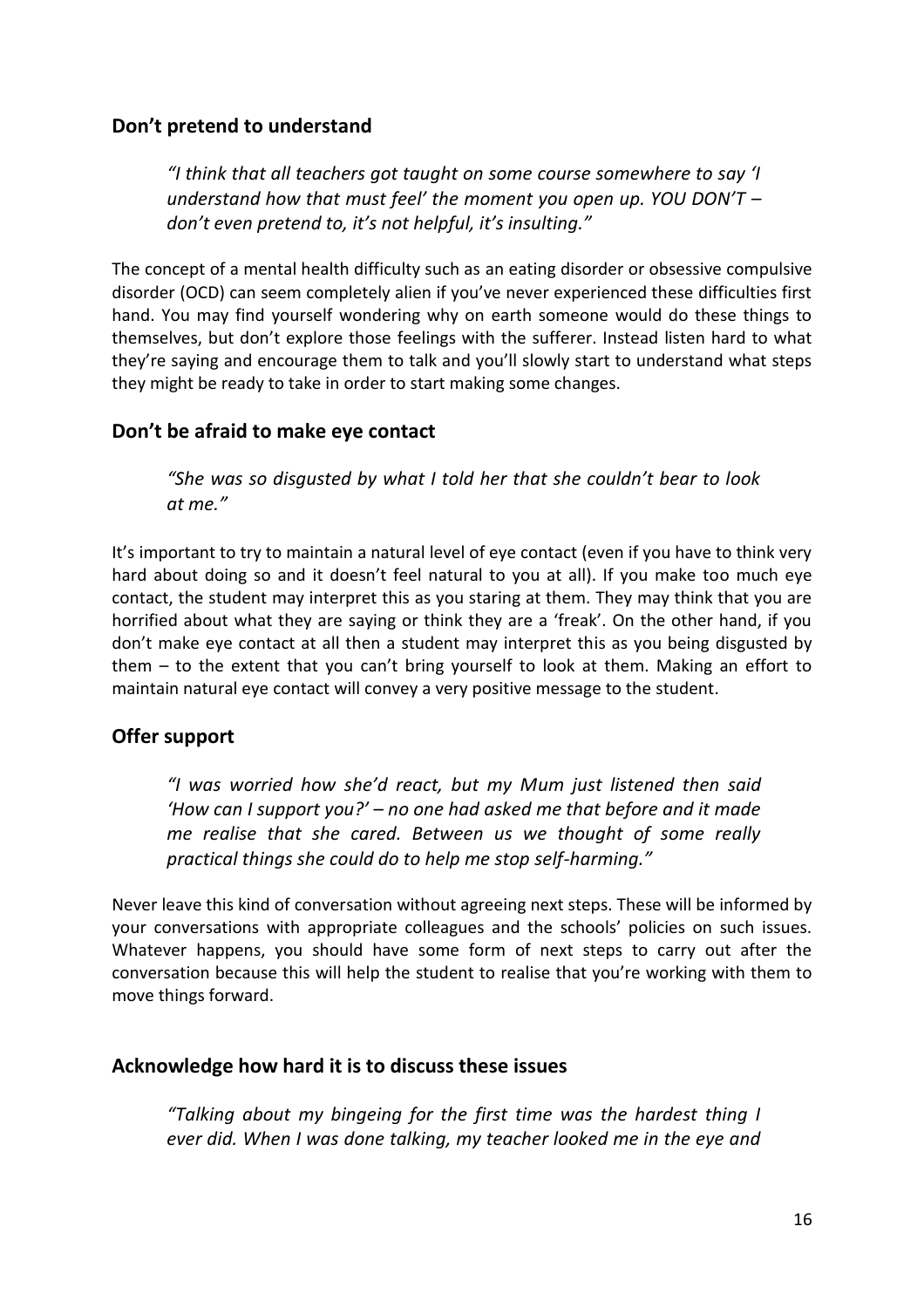*said 'That must have been really tough' – he was right, it was, but it meant so much that he realised what a big deal it was for me."* 

It can take a young person weeks or even months to admit they have a problem to themselves, let alone share that with anyone else. If a student chooses to confide in you, you should feel proud and privileged that they have such a high level of trust in you. Acknowledging both how brave they have been, and how glad you are they chose to speak to you, conveys positive messages of support to the student.

#### **Don't assume that an apparently negative response is actually a negative response**

*"The anorexic voice in my head was telling me to push help away so I was saying no. But there was a tiny part of me that wanted to get better. I just couldn't say it out loud or else I'd have to punish myself."* 

Despite the fact that a student has confided in you, and may even have expressed a desire to get on top of their illness, that doesn't mean they'll readily accept help. The illness may ensure they resist any form of help for as long as they possibly can. Don't be offended or upset if your offers of help are met with anger, indifference or insolence, it's the illness talking, not the student.

#### **Never break your promises**

*"Whatever you say you'll do you have to do or else the trust we've built in you will be smashed to smithereens. And never lie. Just be honest. If you're going to tell someone just be upfront about it, we can handle that, what we can't handle is having our trust broken."* 

Above all else, a student wants to know they can trust you. That means if they want you to keep their issues confidential and you can't then you must be honest. Explain that, whilst you can't keep it a secret, you can ensure that it is handled within the school's policy of confidentiality and that only those who need to know about it in order to help will know about the situation. You can also be honest about the fact you don't have all the answers or aren't exactly sure what will happen next. Consider yourself the student's ally rather than their saviour and think about which next steps you can take together, always ensuring you follow relevant policies and consult appropriate colleagues.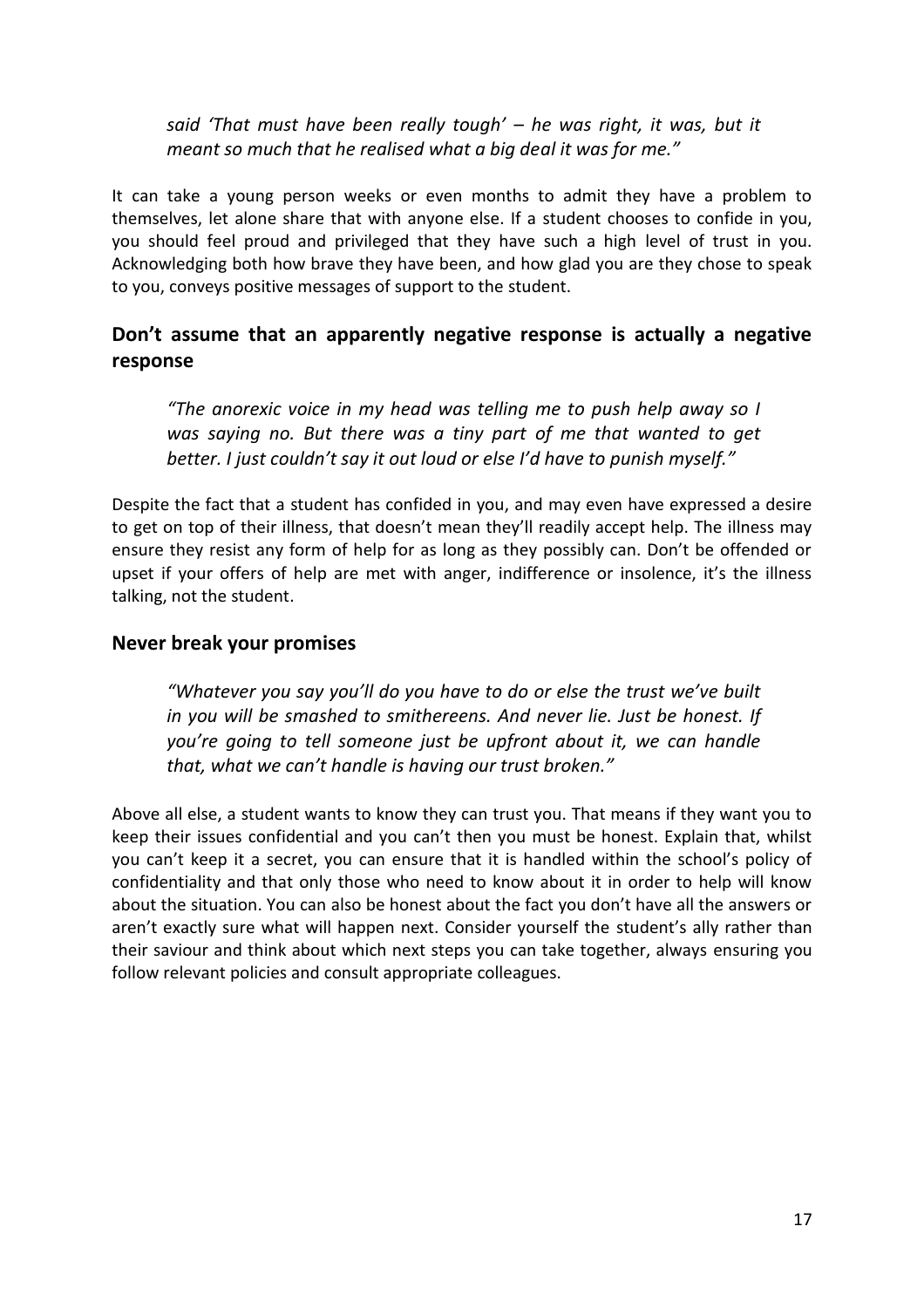## **Appendix F: What makes a good CAMHS referral?<sup>3</sup>**

**If the referral is urgent it should be initiated by phone so that CAMHS can advise of best next steps**

**Before making the referral, have a clear outcome in mind, what do you want CAMHS to do? You might be looking for advice, strategies, support or a diagnosis for instance.** 

**You must also be able to provide evidence to CAMHS about what intervention and support has been offered to the pupil by the school and the impact of this. CAMHS will always ask 'What have you tried?' so be prepared to supply relevant evidence, reports and records.** 

### **General considerations**

- Have you met with the parent(s)/carer(s) and the referred child/children?
- Has the referral to CMHS been discussed with a parent / carer and the referred pupil?
- Has the pupil given consent for the referral?
- Has a parent / carer given consent for the referral?
- What are the parent/carer pupil's attitudes to the referral?

### **Basic information**

- Is there a child protection plan in place?
- Is the child looked after?
- name and date of birth of referred child/children
- address and telephone number
- who has parental responsibility?
- surnames if different to child's
- GP details
- What is the ethnicity of the pupil / family.
- Will an interpreter be needed?
- Are there other agencies involved?

## **Reason for referral**

-

- What are the specific difficulties that you want CAMHS to address?
- How long has this been a problem and why is the family seeking help now?
- Is the problem situation-specific or more generalised?
- Your understanding of the problem/issues involved.

<sup>&</sup>lt;sup>3</sup> Adapted from Surrey and Border NHS Trust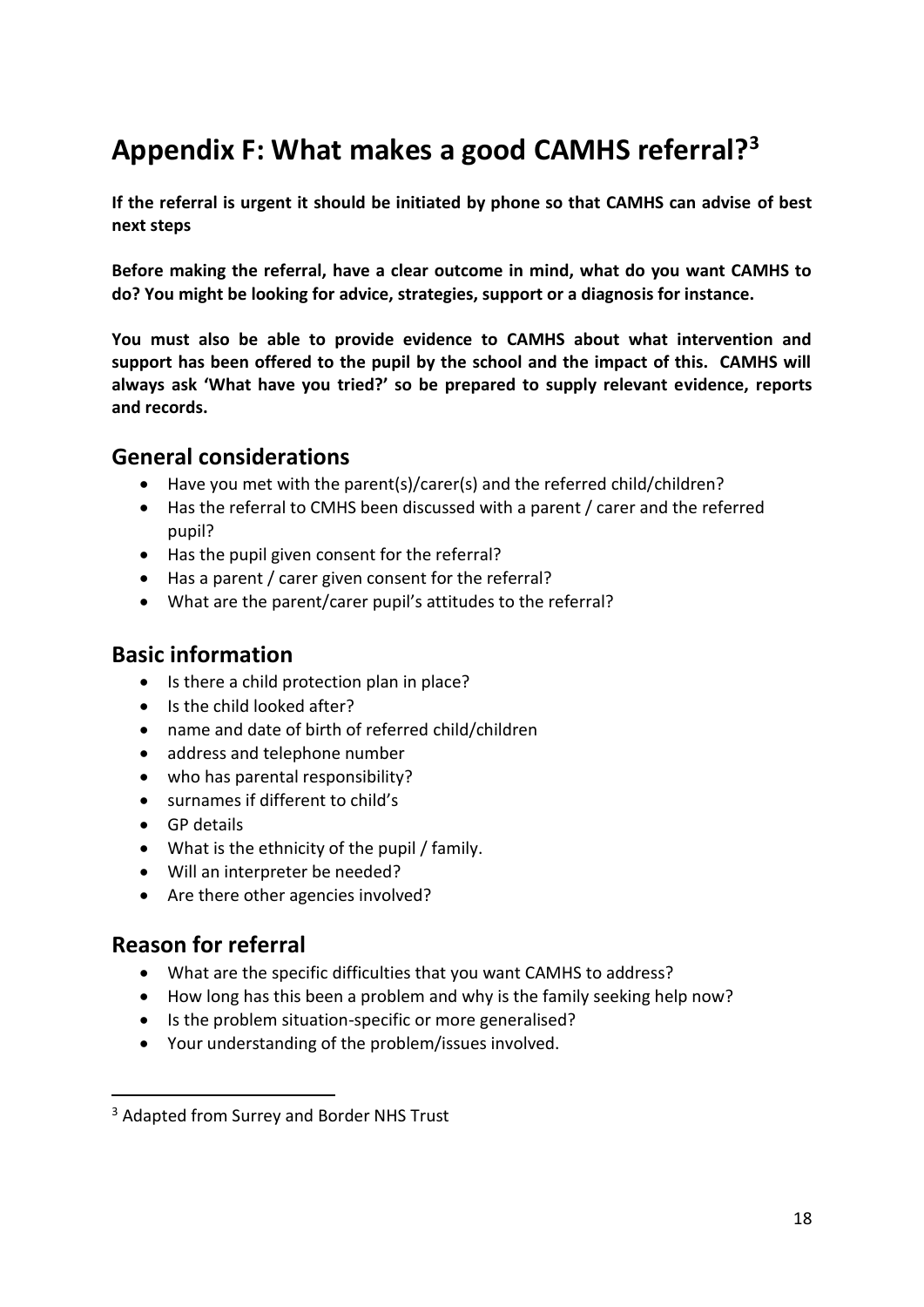## **Further helpful information**

- Who else is living at home and details of separated parents if appropriate?
- Name of school
- Who else has been or is professionally involved and in what capacity?
- Has there been any previous contact with our department?
- Has there been any previous contact with social services?
- Details of any known protective factors
- Any relevant history i.e. family, life events and/or developmental factors
- Are there any recent changes in the pupil's or family's life?
- Are there any known risks, to self, to others or to professionals?
- Is there a history of developmental delay e.g. speech and language delay
- Are there any symptoms of ADHD/ASD and if so have you talked to the Educational psychologist?

The screening tool on the following page will help to guide whether or not a CAMHS referral is appropriate.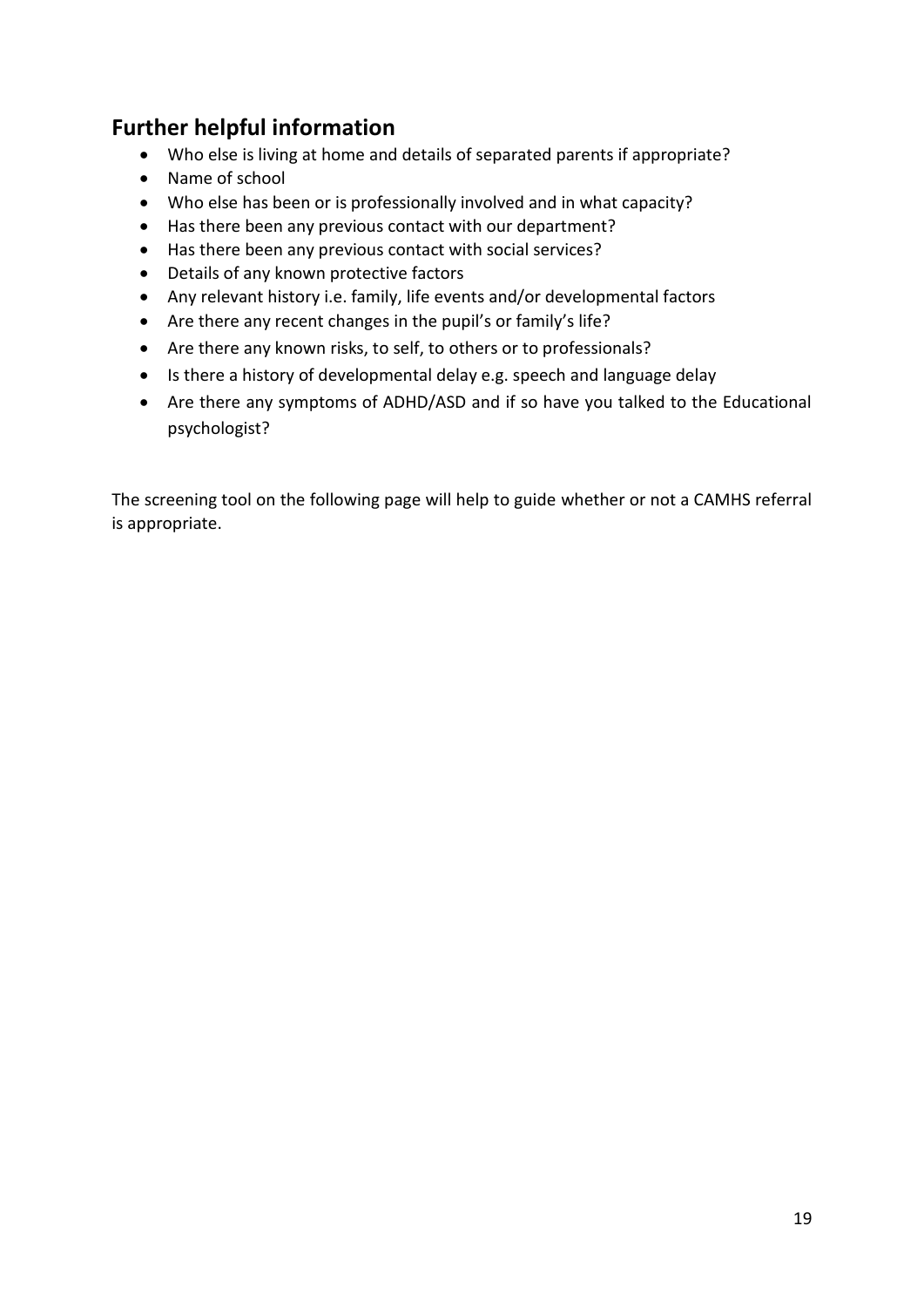| <b>INVOLVEMENT WITH CAMHS</b>                           |  | <b>DURATION OF DIFFICULTIES</b> |  |
|---------------------------------------------------------|--|---------------------------------|--|
| Current CAMHS involvement - END OF SCREEN*              |  | 1-2 weeks                       |  |
| Previous history of CAMHS involvement                   |  | Less than a month               |  |
| Previous history of medication for mental health issues |  | 1-3 months                      |  |
| Any current medication for mental health issues         |  | More than 3 months              |  |
| Developmental issues e.g. ADHD, ASD, LD                 |  | More than 6 months              |  |

| <b>DURATION OF DIFFICULTIES</b> |  |  |  |  |  |
|---------------------------------|--|--|--|--|--|
| 1-2 weeks                       |  |  |  |  |  |
| Less than a month               |  |  |  |  |  |
| 1-3 months                      |  |  |  |  |  |
| More than 3 months              |  |  |  |  |  |
| More than 6 months              |  |  |  |  |  |

**\* Ask for consent to telephone CAMHS clinic for discussion with clinician involved in young person's care**

#### *Tick the appropriate boxes to obtain a score for the young person's mental health needs.*

| <b>MENTAL HEALTH SYMPTOMS</b> |                                                                                                    |  |  |  |  |
|-------------------------------|----------------------------------------------------------------------------------------------------|--|--|--|--|
|                               | Panic attacks (overwhelming fear, heart pounding, breathing fast etc.)                             |  |  |  |  |
|                               | Mood disturbance (low mood – sad, apathetic; high mood – exaggerated / unrealistic elation)        |  |  |  |  |
| $\overline{2}$                | Depressive symptoms (e.g. tearful, irritable, sad)                                                 |  |  |  |  |
|                               | Sleep disturbance (difficulty getting to sleep or staying asleep)                                  |  |  |  |  |
|                               | Eating issues (change in weight / eating habits, negative body image, purging or binging)          |  |  |  |  |
|                               | Difficulties following traumatic experiences (e.g. flashbacks, powerful memories, avoidance)       |  |  |  |  |
| $\overline{2}$                | Psychotic symptoms (hearing and / or appearing to respond to voices, overly suspicious)            |  |  |  |  |
| $\overline{2}$                | Delusional thoughts (grandiose thoughts, thinking they are someone else)                           |  |  |  |  |
|                               | Hyperactivity (levels of overactivity & impulsivity above what would be expected; in all settings) |  |  |  |  |
| 2                             | Obsessive thoughts and/or compulsive behaviours (e.g. hand-washing, cleaning, checking)            |  |  |  |  |

| Impact of above symptoms on functioning - circle the relevant score and add to the total |                            |      |             |          |                       |        |           |
|------------------------------------------------------------------------------------------|----------------------------|------|-------------|----------|-----------------------|--------|-----------|
| Little or none                                                                           | Score = $0$ $\blacksquare$ | Some | Score = $1$ | Moderate | Score = $2 \parallel$ | Severe | Score $=$ |

| <b>HARMING BEHAVIOURS</b>                                                                      |                                                                                                    |  |  |  |  |  |
|------------------------------------------------------------------------------------------------|----------------------------------------------------------------------------------------------------|--|--|--|--|--|
|                                                                                                | 1 History of self harm (cutting, burning etc)                                                      |  |  |  |  |  |
|                                                                                                | 1 History of thoughts about suicide                                                                |  |  |  |  |  |
|                                                                                                | 2 History of suicidal attempts (e.g. deep cuts to wrists, overdose, attempting to hang self)       |  |  |  |  |  |
|                                                                                                | 2 Current self harm behaviours                                                                     |  |  |  |  |  |
|                                                                                                | 2 Anger outbursts or aggressive behaviour towards children or adults                               |  |  |  |  |  |
|                                                                                                | 5 Verbalised suicidal thoughts* (e.g. talking about wanting to kill self / how they might do this) |  |  |  |  |  |
|                                                                                                | 5 Thoughts of harming others <sup>*</sup> or actual harming / violent behaviours towards others    |  |  |  |  |  |
| t if you are a life AMLIO to an interest we consider the family and immediate sixty memory and |                                                                                                    |  |  |  |  |  |

 **\* If yes – call CAMHS team to discuss an urgent referral and immediate risk management strategies**

| Social setting - for these situations you may also need to inform other agencies (e.g. Child Protection) |  |  |                               |  |  |  |
|----------------------------------------------------------------------------------------------------------|--|--|-------------------------------|--|--|--|
| <b>Family mental health issues</b>                                                                       |  |  | <b>Physical health issues</b> |  |  |  |
| History of bereavement/loss/trauma                                                                       |  |  | Identified drug / alcohol use |  |  |  |